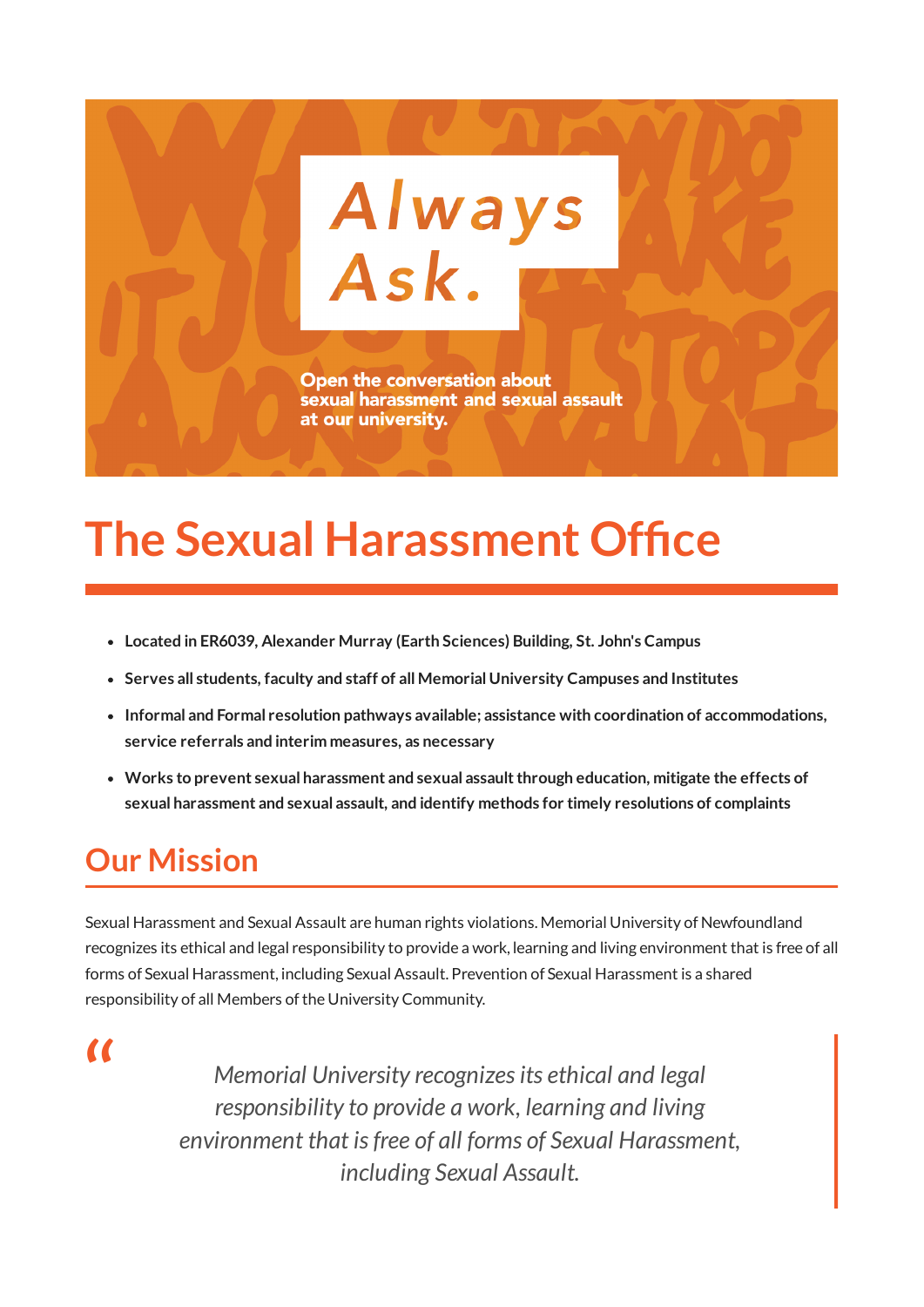All members of the University Community shall consult with the Advisor to obtain advice and guidance regarding possible situations of Sexual Harassment and Sexual Assault and refer persons to the Advisor. Individuals may do so anonymously, as well, if that's most comfortable.

### **Policy and Procedure**

The Sexual [Harassment](https://www.mun.ca/policy/browse/policies/view.php?policy=321) and Sexual Assault Policy and the [University-Wide](https://www.mun.ca/policy/browse/procedures/view.php?procedure=563) Procedures for Sexual Harassment and Sexual Assault Concerns and Complaints are available on the Sexual Harassment Office website; All members ofthe University community should familiarize themselves and comply with the Policy and its related University-Wide Procedures; and where and when appropriate, advise others ofthe Policy and its related University-Wide Procedures for Sexual Harassment and Sexual Assault Concerns and Complaints. The Policy and Procedure provide key definitions including consent, sexual harassment and sexual assault as well as outlining options/processes through the Office.

As per policy, all members ofthe University community shall know what constitutes Sexual Harassment and Sexual Assault; model respectful behaviour and refuse to engage in or condone behavior contrary to the Policy; as well as encourage an environment which is free of Sexual Harassment and Sexual Assault.

All members ofthe University community have a shared responsibility for prevention and intervention of sexual harassment and sexual assault. Through a multi-modal and multi-layered approach, the Sexual Harassment Office utilizes various opportunities and mediums including education sessions, training workshops and programming, an online educational module, as well as interactive and engaging events throughout the year to raise awareness and bring attention to sexual harassment and sexual assault.

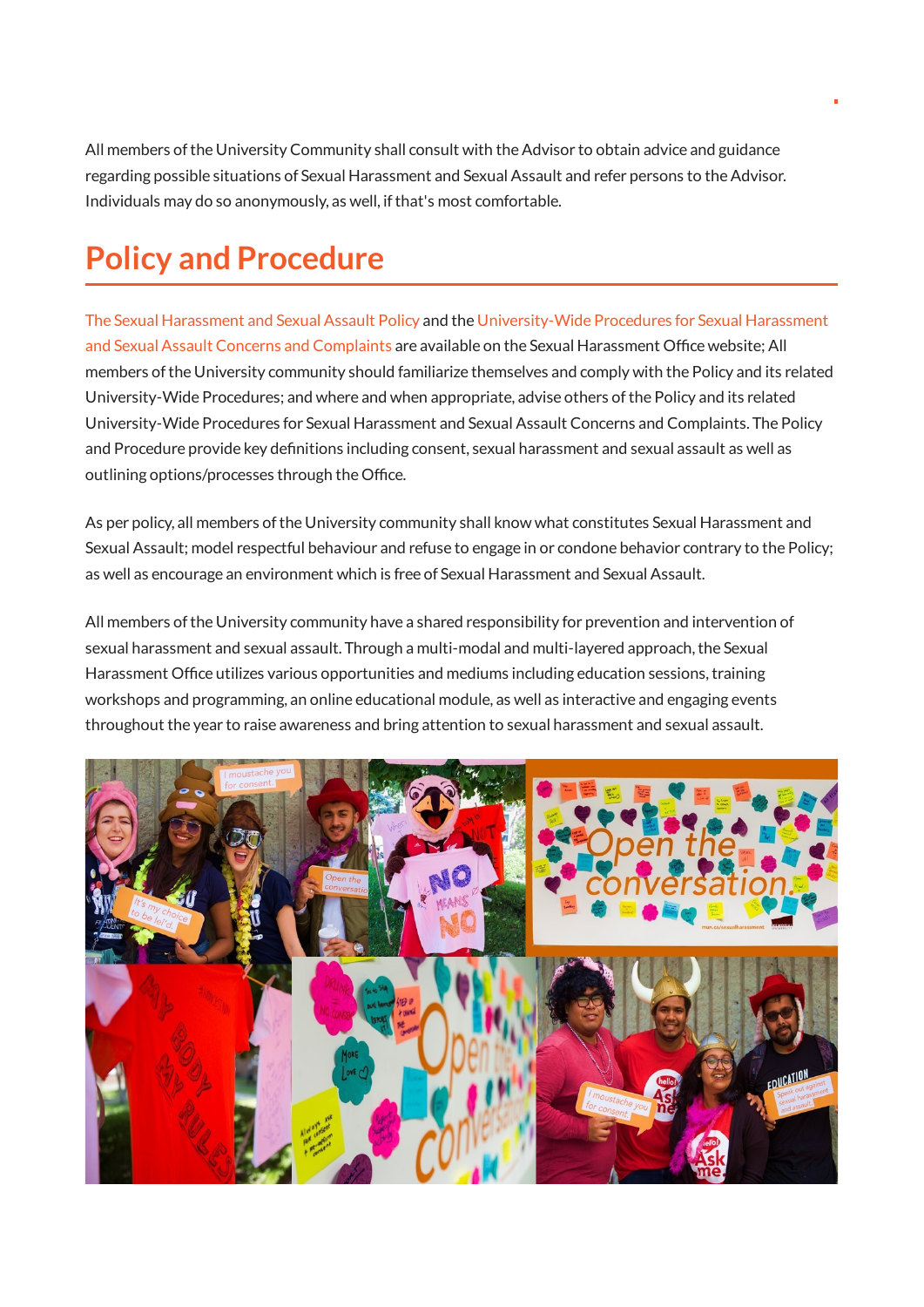## **Confidentiality, Control and Consent**

At times, individuals may be hesitant to report sexual harassment and sexual assault for various reasons. The Sexual Harassment Office works to break down these barriers - one of our most vital strategies in doing so, is letting everyone know about the 'triple C's' when consulting our office. These refer to *confidentiality, control, and consent* of your information.

**Confidentiality** - confidentiality is very important at the Sexual Harassment Office. We respect the condentiality of all persons involved and keep non-identifying information for statistical purposes. Legal and ethical guidelines exist that place limits on condentiality ifthere is a concern of harm to self or others. Because of this, there are certain circumstances when we may have to break confidentiality if there is a safety risk to self or others.

**Control** - the control of the process remains with the individual who brings a complaint forward. If you, as the complainant, choose to seek support from our office but do not wish to invoke policy, that is your choice. As another example, if you do wish to invoke policy, you remain in control of whether you proceed with a formal or informal resolution request. The Sexual Harassment Advisor will provide advice, guidance, and support but control remains with you.

**Consent** - at times it may be helpful to share your information, for example to facilitate a referral to another resource for you or to look into a request for interim accommodation on your behalf. It is vital that you know this will not happen without your consent. If there is a reason to share your information, we will discuss this with you and if you consent to this happening, we will review a consent form with you and ask you to sign it, at the same time making it clear how you can revoke this consent should you change your mind.

The video below provides some information about our office and what to expect when you consult with us.



Memorial University's Sexual [Harassment](https://www.youtube.com/watch?time_continue=1&v=ZdC2GUTele0&feature=emb_logo) Office **youtube.com**

#### **Resources**

The Sexual Harassment Office website has a number of resources available to all members of the University community, including Individualized Sexual Assault Support and Response guides for each [oftheCampus](https://www.mun.ca/sexualharassment/reporting/) and Institutes of Memorial. In addition, the website also houses contact information for various supports and downloadable PDFs of our office pamphlets. Please check out the links below for additional information.

**[Downloadable](https://www.mun.ca/sexualharassment/resources/brochures.php) Brochures**